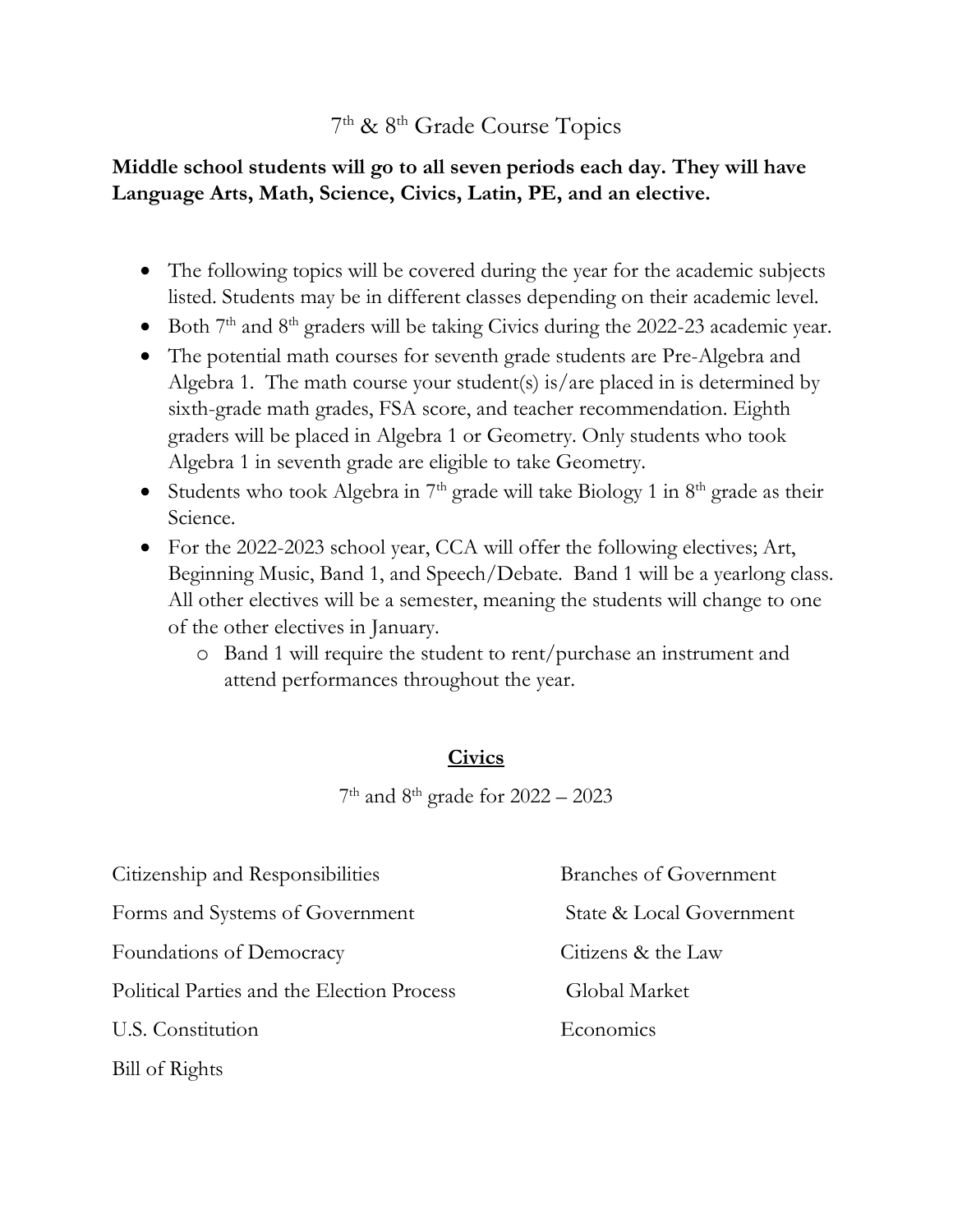### **Science**

Nature of Science **Energy and Energy Transformations** Earth Structures Heredity and Reproduction Evolution and Interdependence of Organisms Introduction to Physics

8 th Grade – Science III

Earth in Space and Time Physical Science

Nature of Science Properties of Matter Changes in Matter Matter Matter and Energy Transformation Life Science Earth/Space Science

8 th Grade – Biology

Nature of Science Biochemistry Cell Biology Genetics Evolution Ecology Human Physiology

## **Math**

| Grade 7 – Pre-Algebra            |                                          |  |
|----------------------------------|------------------------------------------|--|
| Proportional Relationships       | Addition/Subtraction of Rational Numbers |  |
| Multiply/Divide Rational Numbers | Expressions and Equations                |  |
| Inequalities                     | Draw/Analyze Two Dimensional Figures     |  |
| Circumference/Area of Circles    | Surface Area and Volume                  |  |
| Proportions                      | <b>Statistics</b>                        |  |
| <b>Experimental Probability</b>  | <b>Theoretical Probability</b>           |  |

# 7 th Grade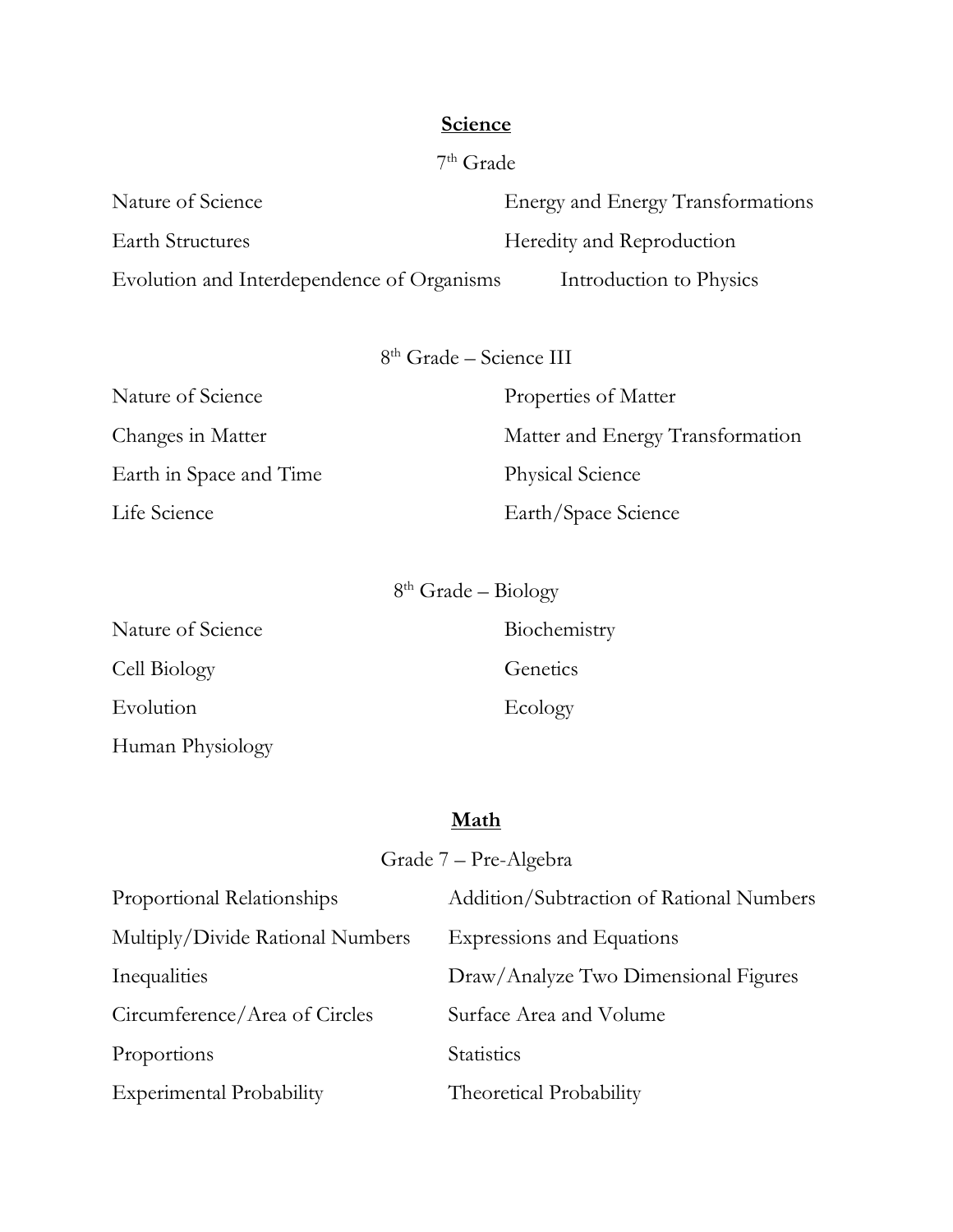Grade 7 & 8 Algebra 1

Quadratic Functions Exponential Functions Variable Functions

Expressions Equations & Inequalities Introduction to Functions Linear Functions & Inequalities

Grade 8 – Geometry

| Points, Lines & Planes     | Transformations & Constructions |
|----------------------------|---------------------------------|
| Angles                     | Introduction to Polygons        |
| Triangles                  | Quadrilaterals                  |
| Properties of N-Gons       | Circles                         |
| Three-Dimensional Geometry |                                 |

## **English Language Arts**

Grade 7

Literature – Specific novels may change The Call of the Wild Fahrenheit 451 The Count of Monte Cristo The Curious Case of Dr. Jekyll & Mr. Hyde Selected works by Shakespeare, poetry, and short stories

Grade 8

Literature – Specific novels may change To Kill a Mockingbird Lord of the Flies Robinson Crusoe Selected works by Shakespeare, poetry, and short stories